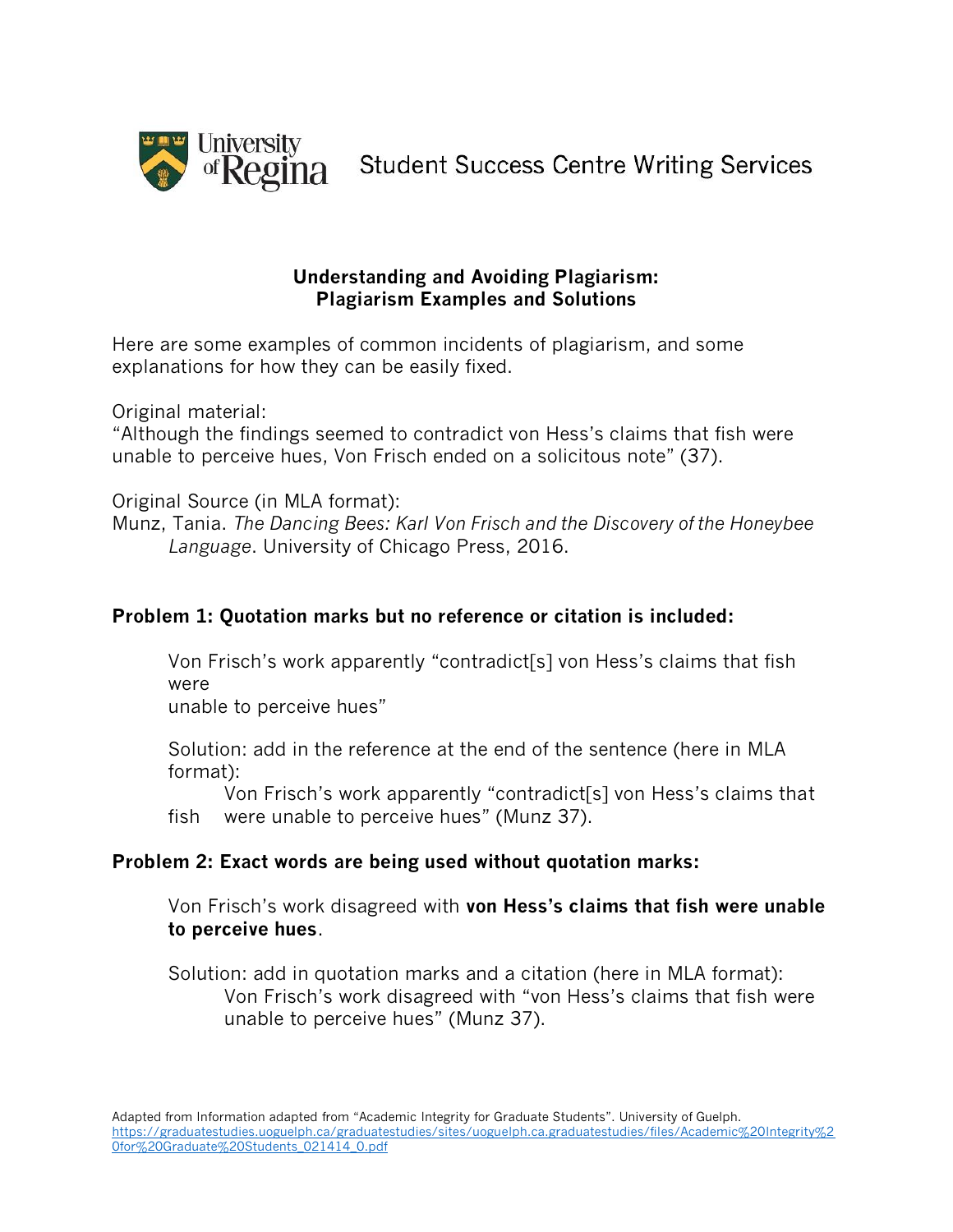### **Problem 3: Copying the exact words from a source without using quotation marks, even if it is cited:**

Von Hess and Von Frisch disagree about fish. Von Hess claims that fish are unable to perceive hues (Munz 37).

Solution: add in quotation marks around the quoted phrase (here in MLA format):

Von Hess and Von Frisch disagree about fish. Von Hess "claims that fish are unable to perceive hues" (Munz 37).

### **Problem 4: Paraphrasing (putting an idea into your own words) without citing the source being paraphrased.**

Von Frisch disagreed with von Hess's argument that fish can't see hues.

Solution: include citation (here in MLA format):

Von Frisch disagreed with von Hess's argument that fish can't see hues (Munz 37).

Problem 5: Including too many of the original words and phrases, even if you do cite the source

Remember: even if you change a few words here and there, you are still plagiarizing, even if you cite your source (here in MLA format):

To paraphrase properly, you must:

1) change the words used

2) change the structure of the original

Von Frisch was **solicitous** even though he disagreed with von Hess, who argued **that fish can't see hues** (Munz 37).

"Solicitous" is a specific (and particular) word used in the original, and changing "perceive" to "see" is not enough to suggest a structural change.

Solution: Von Hess argues that fish can't see shades of colour, but Von Frisch disagrees (Munz 37).

This example demonstrates a change in the words used, and also a change in the structure from the original. This is a correct paraphrase that does not include plagiarism.